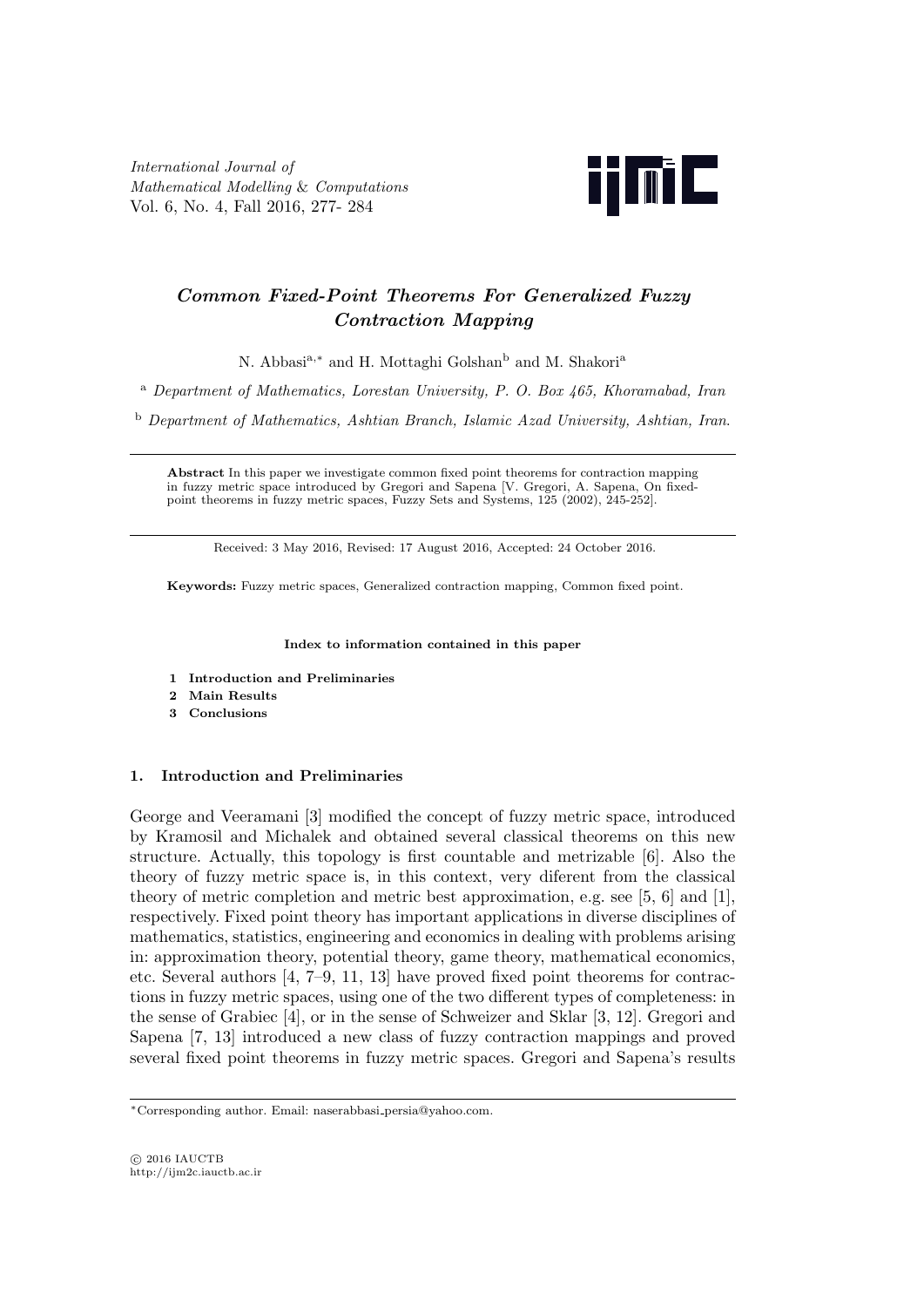extend classical Banach fixed point theorem and can be considered as a fuzzy version of Banach contraction theorem. In this paper, following the results of Gregori and Sapena we give a new common fixed point theorem in the two different types of completeness and by using the recent definition of contractive mapping of Gregori and Sapena [7] in fuzzy metric spaces.

Recall [12] that a continuous t-norm is a binary operation  $* : [0, 1] \times [0, 1] \rightarrow [0, 1]$ such that  $([0, 1], \leq, *)$  is an ordered Abelian topological monoid with unit 1. The two important t-norms, the minimum and the usual product, will be denoted by min and *·*, respectively.

DEFINITION 1.1 *([3])* A fuzzy metric space is an ordered triple  $(X, M, *)$  such *that X is a non empty set, ∗ is a continuous t-norm and M is a fuzzy set of*  $X \times X \times (0, \infty)$  *satisfying the following conditions, for all*  $x, y, z \in X, s, t > 0$ :

*(FM1)*  $M(x, y, t) > 0$ ; *(FM2)*  $M(x, y, t) = 1$  *if and only if*  $x = y$ ;  $(FM3)$   $M(x, y, t) = M(y, x, t);$  $(FM_4)$   $M(x, z, t + s) \geq M(x, y, t) * M(y, z, s);$  $(FM5)$   $M(x, y, .): (0, \infty) \rightarrow [0, 1]$  *is continuous.* 

If, in the above definition, the triangular inequality(FM4) is replaced by

 $(MAF) M(x, y, \max\{t, s\}) \geq M(x, z, t) * M(y, z, s) \quad \forall x, y, z \in X, \forall t, s > 0,$ 

then the triple  $(X, M, *)$  is called a non-Archimedean fuzzy metric space. It is easy to check that the triangular inequality (NAF) implies(FM4), that is, every non-Archimedean fuzzy metric space is itself a fuzzy metric space.

*Example 1.2* (George and Veeramani<sup>[3]</sup>) Let  $(X, d)$  be a (non-Archimedean) metric space. Let  $M_d$  be the fuzzy set defined on  $X \times X \times (0, +\infty)$  by

$$
M_d(x, y, t) = \frac{t}{t + d(x, y)}
$$

Then (*X, Md,* min) is a (non-Archimedean) fuzzy metric space and called standard (non-Archimedean) fuzzy metric space.

*Remark 1* ([3]) In fuzzy metric space  $(X, M, *)$ ,  $M(x, y, .)$  is non decreasing for all  $x, y \in X$ .

DEFINITION 1.3  $(|4|)$  A sequence  $x_n$  in X is said to be convergent to a point x in *X* (denoted by  $x_n \to x$ ), if  $M(x_n, x, t) \to 1$  , for all  $t > 0$ .

DEFINITION 1.4 Let  $(X, M, *)$  be a fuzzy metric space.

- (a) *A* sequence  $\{x_n\}$  is called *G*-Cauchy if  $\lim_{n\to\infty} M(x_{n+p}, x_n, t) = 1$  for each  $t > 0$ *and*  $p ∈ ℕ$ . The fuzzy metric space  $(X, \widetilde{M}, *)$  is called G-complete if every *G-Cauchy sequence is convergent [7].*
- *(b) A sequence*  $\{x_n\}$  *in a fuzzy metric space*  $(X, M, *)$  *is a Cauchy sequence if for*  $\forall$  *each*  $\epsilon \in (0,1)$  *and each*  $t > 0$  *there exists*  $n_0 \in \mathbb{N}$  *such that*  $M(x_n, x_m, t) > 1-\epsilon$ , *for all*  $n, m \geq n_0$ *. The fuzzy metric space*  $(X, M, *)$  *is called complete if every Cauchy sequence is convergent [3].*

Proposition 1.5 *([7])*

- (a) The sequence  $\{x_n\}$  in the metric space X is contractive in  $(X,d)$  iff  $\{x_n\}$  is *fuzzy contractive in the induced fuzzy metric space*  $(X, M_d, *)$ *.*
- *(b) The standard fuzzy metric space* (*X, Md,* min) *is complete iff the metric space* (*X, d*) *is complete.*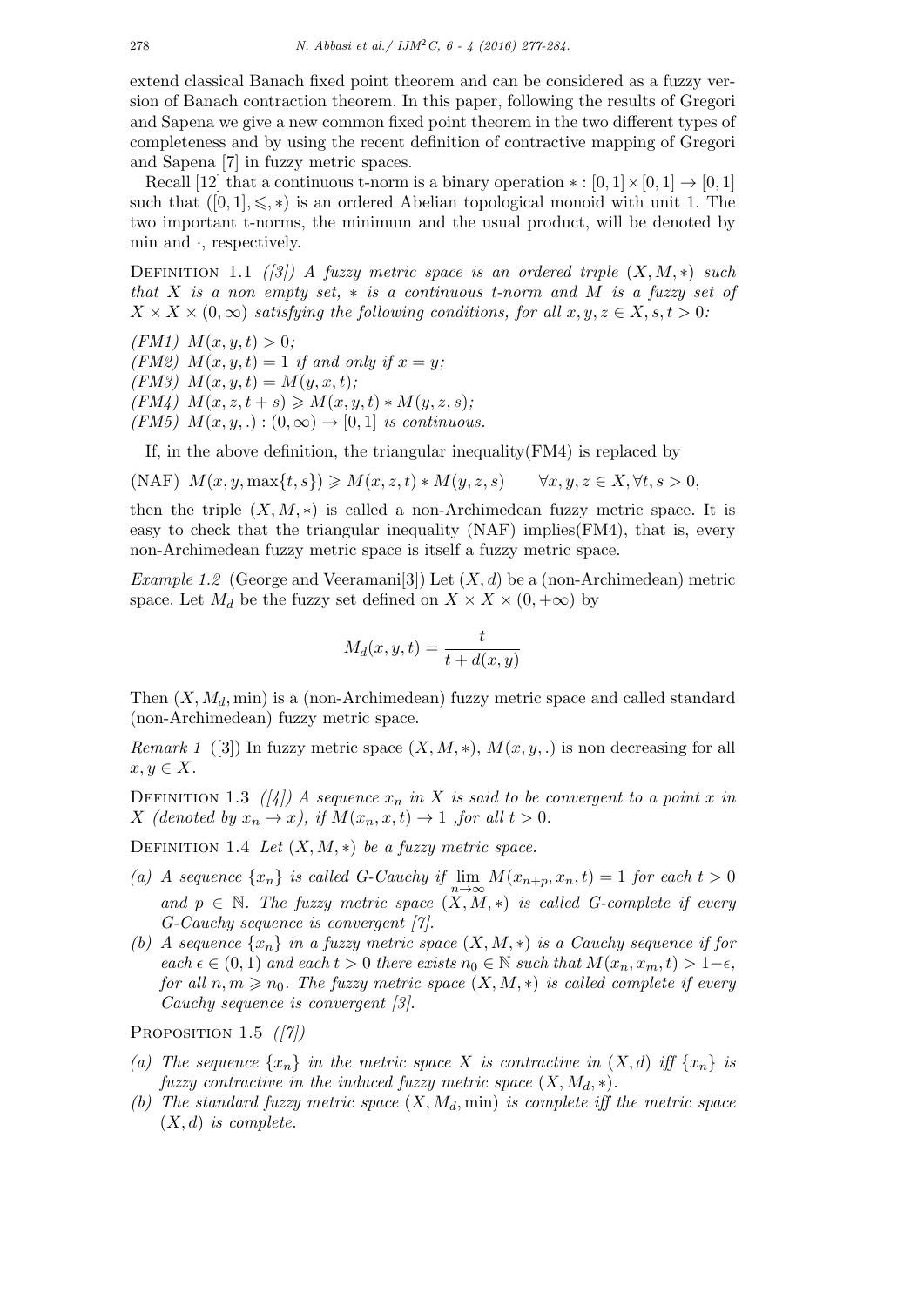*(c)* If sequence  $\{x_n\}$  is fuzzy contractive in  $(X, M, *)$  then it is G-Cauchy.

*Remark 2* ([10]) Let  $(X, M, *)$  be a fuzzy metric space then *M* is a continuous function on  $X \times X \times (0, \infty)$ .

## **2. Main Results**

In this section, we extend common fixed point theorem of generalized contraction mapping in fuzzy metric spaces. Our work is closely related to [2, 7]. Gregori and Sepena introduced notions of fuzzy contraction mapping and fuzzy contraction sequence as follows:

DEFINITION 2.1 *([7])* Let  $(X, M, *)$  be a fuzzy metric space.

*(a)* We call the mapping  $T: X \to X$  is fuzzy contractive mapping, if there exists  $\lambda \in (0,1)$  *such that* 

$$
\frac{1}{M(Tx,Ty,t)}-1\leq \lambda\left(\frac{1}{M(x,y,t)}-1\right),
$$

*for each*  $x, y \in X$  *and*  $t > 0$ *.* 

*(b) A sequence*  $\{x_n\}$  *is called fuzzy contractive if there exists*  $\lambda \in (0,1)$  *such that* 

$$
\frac{1}{M(x_n, x_{n+1}, t)} - 1 \le \lambda \left( \frac{1}{M(x_{n-1}, x_n, t)} - 1 \right),
$$

*for every*  $t > 0, n \in \mathbb{N}$ .

For a family of generalized contraction mapping the following generalize Theorem 4.4 of [7].

PROPOSITION 2.2 *([7])* If sequence  $\{x_n\}$  is fuzzy contractive in  $(X, M, *)$  then it *is G-Cauchy.*

Theorem 2.3 *Let* (*X, M, ∗*) *be a G-complete fuzzy metric space endowed with minimum t-norm and*  ${T_{\alpha}}_{\alpha \in J}$  *be a family of self mappings of X. If there exists a fixed*  $\beta \in J$  *such that for each*  $\alpha \in J$ 

$$
\frac{1}{M(T_{\alpha}x, T_{\beta}y, t)} - 1 \leq \alpha_1 \left( \frac{1}{M(x, y, t)} - 1 \right) + \alpha_2 \left( \frac{1}{M(x, T_{\alpha}x, t)} - 1 \right) \n+ \alpha_3 \left( \frac{1}{M(y, T_{\beta}y, t)} - 1 \right) + \alpha_4 \left( \frac{1}{M(y, T_{\alpha}x, 2t)} - 1 \right) \n+ \alpha_5 \left( \frac{1}{M(x, T_{\beta}y, t)} - 1 \right),
$$
\n(1)

*for each*  $x, y \in X, t > 0$  *and for some*  $0 \le \alpha_5$  *and*  $0 \le \alpha_1 + \alpha_2 + \alpha_3 + 2\alpha_4 < 1$ . *Then all*  $T_{\alpha}$  *have a unique common fixed point and if*  $0 \le \alpha_5 < 1, 0 \le \alpha_2 + \alpha_5 < 1$ *then at this point each*  $T_\alpha$  *is continuous.* 

*Proof* Let  $\alpha \in J$  and  $x \in X$  be arbitrary. Consider a sequence, defined inductively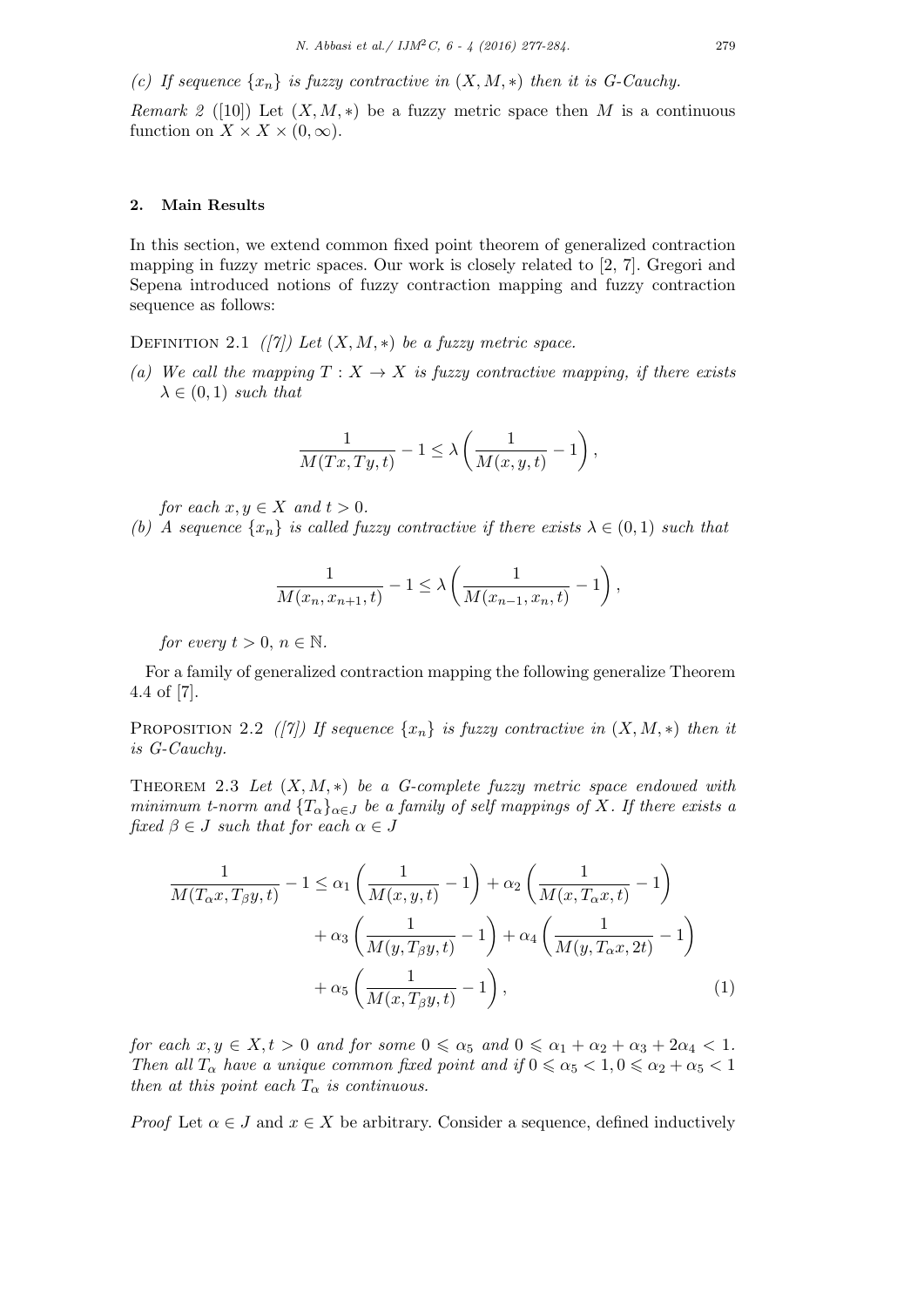by  $x_0 = x$  and  $x_{2n+1} = T_\alpha x_{2n}, x_{2n+2} = T_\beta x_{2n+1}$  for all  $n \geq 0$ . From (1) we get

$$
\frac{1}{M(x_{2n+1}, x_{2n+2}, t)} - 1 = \frac{1}{M(T_{\alpha}x_{2n}, T_{\beta}x_{2n+1}, t)} - 1
$$
\n
$$
\leq \alpha_1 \left( \frac{1}{M(x_{2n}, x_{2n+1}, t)} - 1 \right) + \alpha_2 \left( \frac{1}{M(x_{2n}, x_{2n+1}, t)} - 1 \right)
$$
\n
$$
\alpha_3 \left( \frac{1}{M(x_{2n+1}, x_{2n+2}, t)} - 1 \right) + \alpha_4 \left( \frac{1}{M(x_{2n}, x_{2n+2}, 2t)} - 1 \right)
$$
\n
$$
+ \alpha_5 \left( \frac{1}{M(x_{2n+1}, x_{2n+1}, t)} - 1 \right).
$$
\n(2)

Since

$$
\frac{1}{M(x_{2n}, x_{2n+2}, 2t)} - 1 \le \frac{1}{\min\{M(x_{2n}, x_{2n+1}, t), M(x_{2n+1}, x_{2n+2}, t)\}} - 1
$$
\n
$$
= \max\left\{\frac{1}{M(x_{2n}, x_{2n+1}, t)} - 1, \frac{1}{M(x_{2n+1}, x_{2n+2}, t)} - 1\right\}
$$
\n
$$
\le \left(\frac{1}{M(x_{2n}, x_{2n+1}, t)} - 1\right)
$$
\n
$$
+ \left(\frac{1}{M(x_{2n+1}, x_{2n+2}, t)} - 1\right),
$$
\n(3)

combine equations (2) and (3), we get

$$
(1 - \alpha_3 - \alpha_4) \left( \frac{1}{M(x_{2n+1}, x_{2n+2}, t)} - 1 \right) \leq (\alpha_1 + \alpha_2 + \alpha_4) \left( \frac{1}{M(x_{2n}, x_{2n+1}, t)} - 1 \right).
$$

Hence,

$$
\frac{1}{M(x_{2n+1}, x_{2n+2}, t)} - 1 \le \lambda \left( \frac{1}{M(x_{2n}, x_{2n+1}, t)} - 1 \right),
$$

where, by the asumtion,  $\lambda = \frac{\alpha_1 + \alpha_2 + \alpha_4}{1 - \alpha_2 - \alpha_4}$  $\frac{\alpha_1 + \alpha_2 + \alpha_4}{1 - \alpha_3 - \alpha_4}$  belongs to (0, 1). Similarly, we get that

$$
\frac{1}{M(x_{2n}, x_{2n+1}, t)} - 1 \leq \lambda \left( \frac{1}{M(x_{2n-1}, x_{2n}, t)} - 1 \right).
$$

So  $\{x_n\}$  is fuzzy contractive, thus, by Proposition 2.2 is G-Cauchy. Since *X* is G-complete,  $\{x_n\}$  converges to *u* for some  $u \in X$ . From (1) we have

$$
\frac{1}{M(T_{\beta}u, x_{2n+1}, t)} - 1 = \frac{1}{M(T_{\beta}u, T_{\alpha}x_{2n}, t)} - 1
$$
\n
$$
\leq \alpha_1 \left( \frac{1}{M(u, x_{2n}, t)} - 1 \right) + \alpha_2 \left( \frac{1}{M(u, T_{\beta}u, t)} - 1 \right)
$$
\n
$$
+ \alpha_3 \left( \frac{1}{M(x_{2n}, x_{2n+1}, t)} - 1 \right) + \alpha_4 \left( \frac{1}{M(u, x_{2n+1}, 2t)} - 1 \right)
$$
\n
$$
+ \alpha_5 \left( \frac{1}{M(x_{2n}, T_{\beta}u, 2t)} - 1 \right).
$$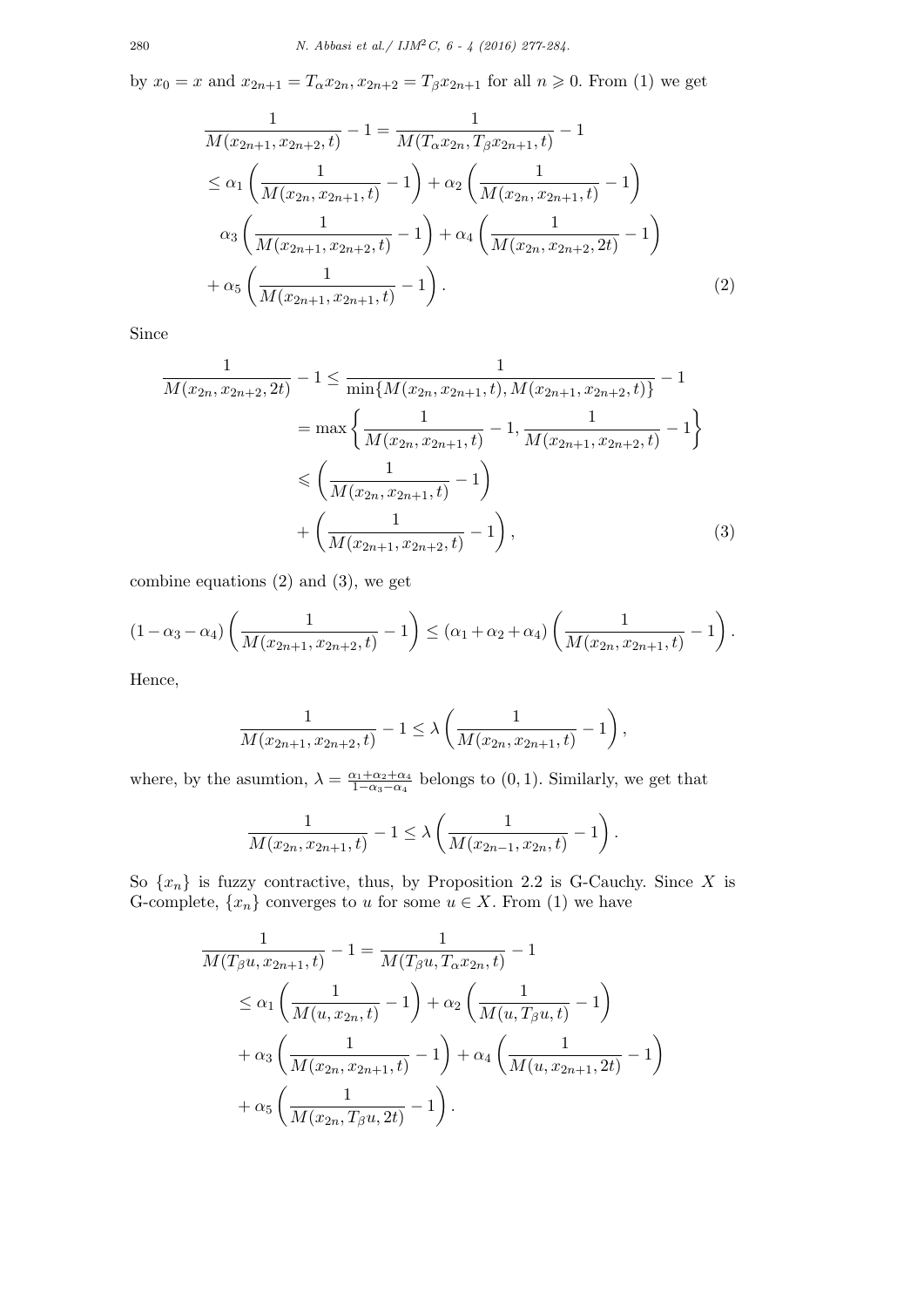Taking the limit as infinity we obtain

$$
\frac{1}{M(T_\beta u, u, t)} - 1 \leq \alpha_2 \left( \frac{1}{M(u, T_\beta u, t)} - 1 \right).
$$

Thus  $M(u, Tu, t) = 1$ , hence,  $T_\beta u = u$ . Now we show that *u* is a fixed point of all  ${T<sub>\alpha</sub> \in J}$ . Let  $\alpha \in J$ . From (1) and Remark *1*, we have

$$
\frac{1}{M(u,T_{\alpha}u,t)} - 1 = \frac{1}{M(T_{\beta}u,T_{\alpha}u,t)} - 1
$$
\n
$$
\leq \alpha_2 \left(\frac{1}{M(u,T_{\alpha}u,t)} - 1\right) + \alpha_4 \left(\frac{1}{M(u,T_{\alpha}u,2t)} - 1\right)
$$
\n
$$
\leq (\alpha_2 + \alpha_4) \left(\frac{1}{M(u,T_{\alpha}u,t)} - 1\right).
$$

Hence  $T_\alpha u = u$ , since  $\alpha$  is arbitrary all  $\{T_\alpha\}_{\alpha \in J}$  have a common point.

Suppose that *v* is also a fixed point of  $T_\beta$ . Similar to above, *v* is a common fixed point of all  ${T_\alpha}_{\alpha \in J}$ . Form (1) we get

$$
\frac{1}{M(v,u,t)} - 1 = \frac{1}{M(T_\beta v, T_\alpha u, t)} - 1 \leq \alpha_2 \left(\frac{1}{M(u, T_\alpha u, t)} - 1\right).
$$

Thus *u* is a unique common fixed point of all  ${T_\alpha}_{\alpha \in J}$ . It remains to show each *T<sub>α</sub>* is continuous at *u*. Let  $\{y_n\}$  be a sequence in *X* such that  $y_n \to u$  as  $n \to \infty$ . From (1) we have

$$
\frac{1}{M(T_{\alpha}y_n, T_{\alpha}u, t)} - 1 = \frac{1}{M(T_{\alpha}y_n, T_{\beta}u, t)} - 1
$$
\n
$$
\leq \alpha_1 \left(\frac{1}{M(y_n, u, t)} - 1\right) + \alpha_2 \left(\frac{1}{M(y_n, T_{\alpha}y_n, t)} - 1\right)
$$
\n
$$
+ \alpha_4 \left(\frac{1}{M(y_n, u, 2t)} - 1\right) + \alpha_5 \left(\frac{1}{M(u, T_{\alpha}y_n, t)} - 1\right) \tag{4}
$$

and similar to (3) we have

$$
\frac{1}{M(y_n, T_\alpha y_n, t)} - 1 \le \max \left\{ \left( \frac{1}{M(y_n, u, t/2)} - 1 \right), \left( \frac{1}{M(T_\alpha y_n, u, t/2)} - 1 \right) \right\}.
$$
 (5)

Combine (4) and (5) we deduce

$$
\frac{1}{M(T_{\alpha}y_n, T_{\alpha}u, t)} - 1 \le \frac{\alpha_1}{1 - \alpha_5} \left( \frac{1}{M(y_n, u, t)} - 1 \right) \n+ \frac{\alpha_4}{1 - \alpha_5} \left( \frac{1}{M(y_n, u, 2t)} - 1 \right) \n+ \frac{\alpha_2}{1 - \alpha_5} \max \left\{ \left( \frac{1}{M(y_n, u, t/2)} - 1 \right), \left( \frac{1}{M(T_{\alpha}y_n, u, t/2)} - 1 \right) \right\},
$$
\n(6)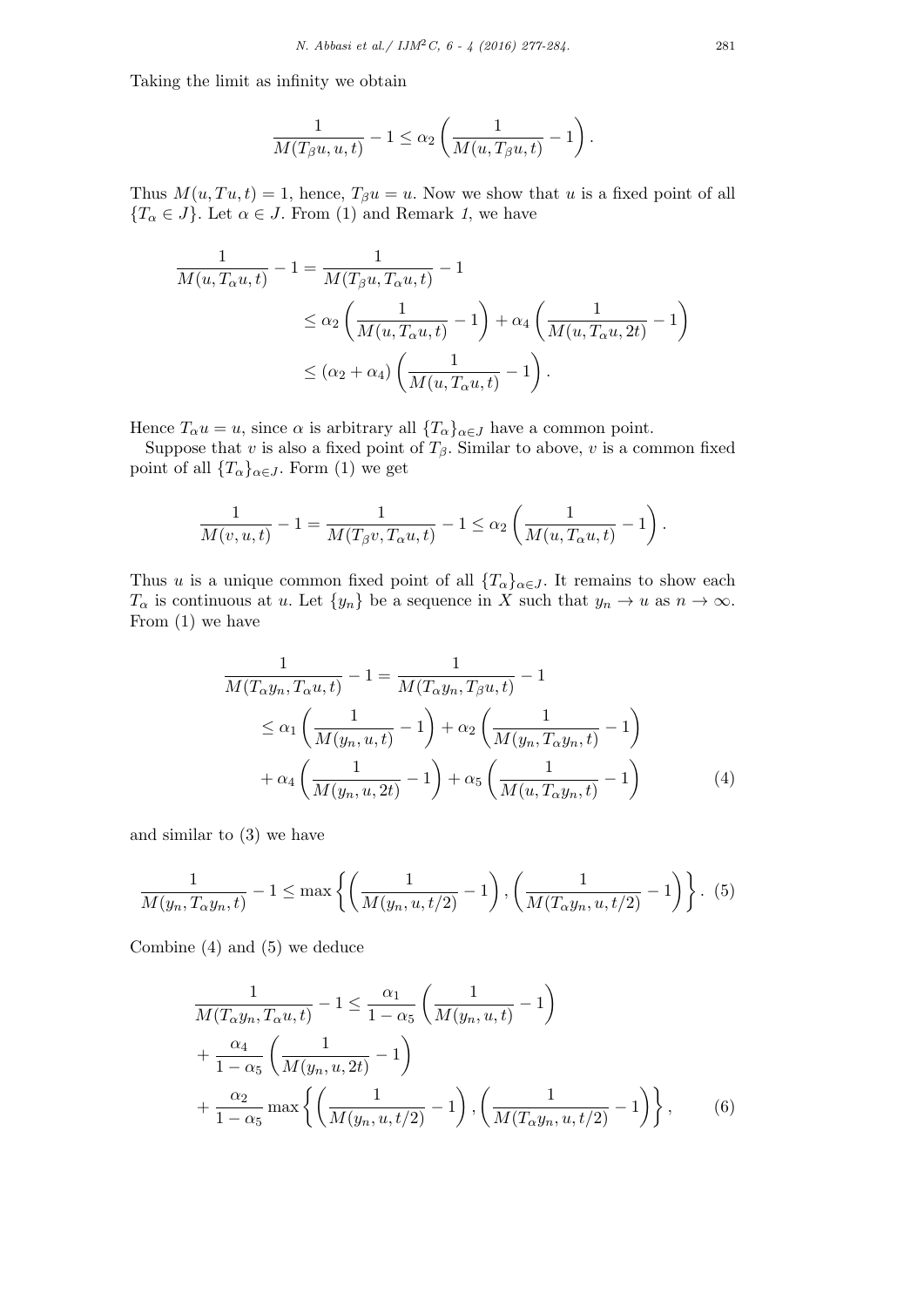for all  $t > 0, n \in \mathbb{N}$ . So by (6) and Remark 1 we have

$$
\liminf_{n \to +\infty} M(T_{\alpha}y_n, T_{\alpha}u, t) \geq \frac{1 - \alpha_5}{\alpha_2} \limsup_{n \to +\infty} M(T_{\alpha}y_n, T_{\alpha}u, t/2)
$$
\n
$$
\geq \frac{1 - \alpha_5}{\alpha_2} \limsup_{n \to +\infty} M(T_{\alpha}y_n, T_{\alpha}u, t), \tag{7}
$$

for all  $t > 0$ . Thus

$$
\lim_{n \to +\infty} M(T_{\alpha}y_n, T_{\alpha}u, t) = \lim_{n \to +\infty} M(T_{\alpha}y_n, T_{\alpha}u, t/2) = L,\tag{8}
$$

exists, for all  $t > 0$ , and then *L* equals 1, since in opposite case, applying  $(6)-(8)$ , one can easily concluded that  $\alpha_2 + \alpha_5 \geqslant 1$ , contrary to assumption. Thus  $T_\alpha$  is continuous at a fixed point.

• The mapping in the preceding theorem is called generalized contraction mapping (see [2]). Note that every fuzzy contractive mapping satisfies condition (1).

Theorem 2.4 *Let* (*X, M, ∗*) *be a complete non-Archimedean fuzzy metric space endowed with minimum t-norm and*  ${T_{\alpha}}_{\alpha \in J}$  *be a family of self mappings of X. If there exists a fixed*  $\beta \in J$  *such that for each*  $\alpha \in J$ 

$$
\frac{1}{M(T_{\alpha}x, T_{\beta}y, t)} - 1 \leq \alpha_1 \left( \frac{1}{M(x, y, t)} - 1 \right) + \alpha_2 \left( \frac{1}{M(x, T_{\alpha}x, t)} - 1 \right)
$$

$$
+ \alpha_3 \left( \frac{1}{M(y, T_{\beta}y, t)} - 1 \right) + \alpha_4 \left( \frac{1}{M(x, T_{\beta}y, t)} - 1 \right)
$$

$$
+ \alpha_5 \left( \frac{1}{M(y, T_{\alpha}x, t)} - 1 \right),
$$

*for each*  $x, y \in X, t > 0$  *and for some*  $0 < \alpha_1 + \alpha_2 + \alpha_3 + \alpha_4 + \alpha_5 < 1$ . Then all  $T_{\alpha}$ *have a unique common fixed point and at this point each*  $T_{\alpha}$  *is continuous.* 

*Proof* The proof is very similar to Theorem 2.3. In stead of the equation (3) we have

$$
\frac{1}{M(x_{n-1}, x_{n+1}, t)} - 1 \le \frac{1}{\min\{M(x_{n-1}, x_n, t), M(x_n, x_{n+1}, t)\}} - 1
$$

$$
= \max\left\{\frac{1}{M(x_{n-1}, x_n, t)} - 1, \frac{1}{M(x_n, x_{n+1}, t)} - 1\right\}.
$$

Proceed as the proof of the Theorem 2.3 then we conclude sequence  ${x_n}$  is fuzzy contractive, thus by [7, Proposition 2.4] and [8, Lemma 2.5],  $\{x_n\}$  converges to *u* for some  $u \in X$ . Proceed as the proof of the Theorem 2.3.

The following provide a converse to Theorem 2.3.

Theorem 2.5 *Let* (*X, M, ∗*) *be a G-complete fuzzy metric space endowed with minimum t-norm. The following property is equivalent to G-completeness of X:*

*If Y is any non empty closed subset of X and*  $T: Y \rightarrow Y$  *is any generalized contraction mapping then T has a fixed point in Y .*

*Proof* The sufficient condition follows from Theorem 2.3. Suppose now that the property holds, but  $(X, M, *)$  is not complete. Then there exists a Chuchy sequence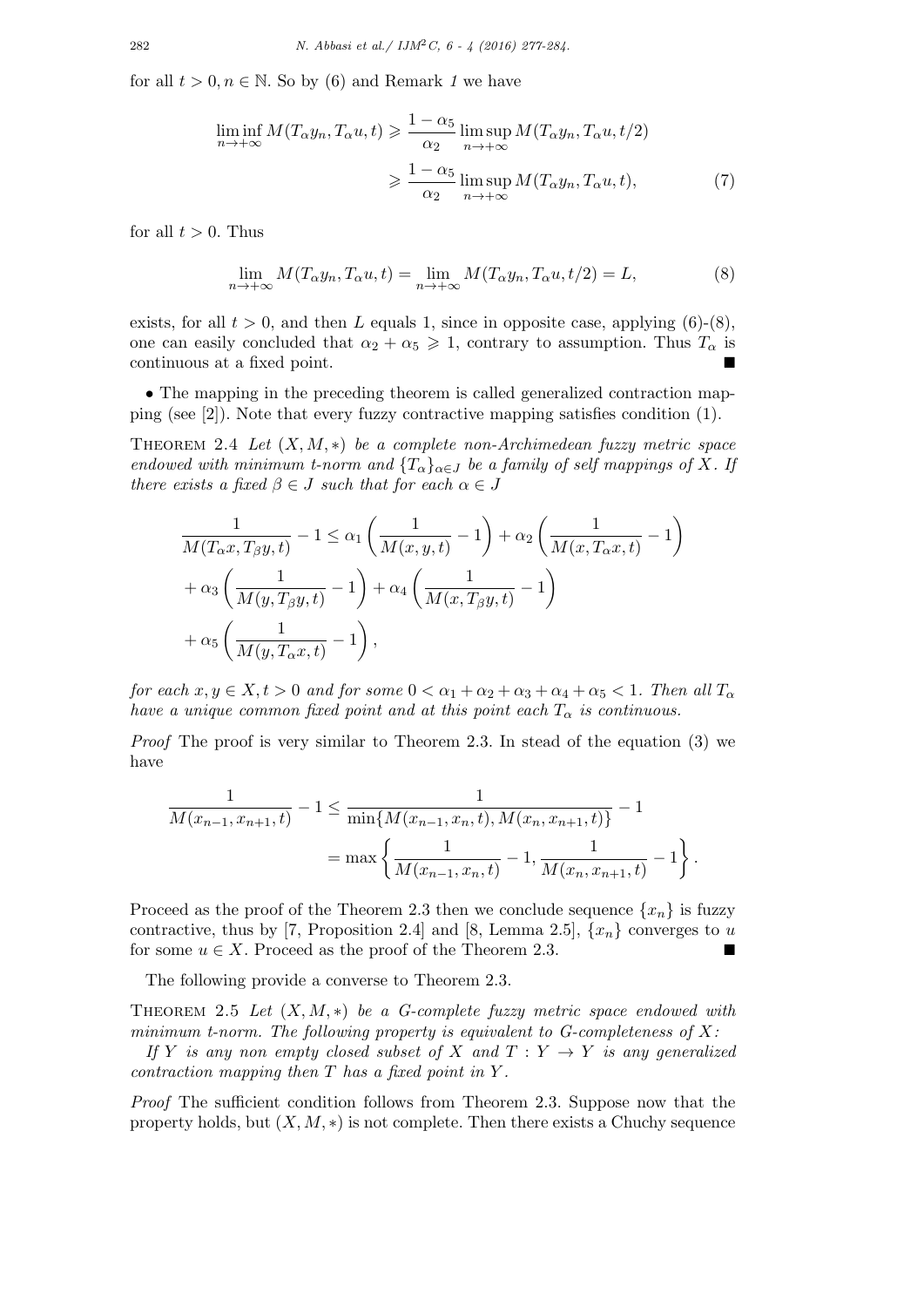${x_n}$  in *X* which does not converge. We may assume that  $M(x_n, x_m, t) < 1$  for all  $m \neq n$  and for some  $t > 0$ . For any  $x \in X$  define

$$
r(x) = \inf \left\{ \frac{1}{M(x_n, x, t)} - 1; x_n \neq x, n = 0, 1, ... \right\}.
$$

Clearly for all  $x \in X$  we have  $r(x) > 0$ , as  $\{x_n\}$  has not a convergent subsequence. Let  $\alpha_1 = \alpha_2 = \alpha_3 = 2\alpha_4 = \alpha_5 = 1/8$ . We choose a subsequence  $\{x_{i_n}\}$  of  $\{x_n\}$  as follows. We define inductively a subsequence of positive integer greater than  $i_{n-1}$ and such that  $\frac{1}{M(x_i,x_k,t)} - 1 \leq \alpha_1 r(x_{i_{n-1}})$  for all  $i, k \geq i_n, n \geq 1$ . This can done, as  ${x_n}$  is a Chuchy sequence.

Now define  $Tx_{i_n} = x_{i_{n+1}}$  for all *n*. Then for any  $n > m \geqslant 0$  we have

$$
\frac{1}{M(Tx_{i_n}, Tx_{i_m}, t)} - 1 = \frac{1}{M(x_{i_{n+1}}, x_{i_{m+1}}, t)} - 1
$$
\n
$$
\leq \alpha_1 r(x_{i_m}) \leq \alpha_1 \left( \frac{1}{M(x_{i_n}, x_{i_m}, t)} - 1 \right)
$$
\n
$$
\leq \alpha_1 \left( \frac{1}{M(x_{i_n}, x_{i_m}, t)} - 1 \right) + \alpha_2 \left( \frac{1}{M(x_{i_n}, x_{i_{n+1}}, t)} - 1 \right),
$$
\n
$$
+ \alpha_3 \left( \frac{1}{M(x_{i_m}, x_{i_{m+1}}, t)} - 1 \right) + \alpha_4 \left( \frac{1}{M(x_{i_n}, x_{i_{m+1}}, 2t)} - 1 \right)
$$
\n
$$
+ \alpha_5 \left( \frac{1}{M(x_{i_m}, x_{i_{n+1}}, t)} - 1 \right)
$$
\n
$$
= \alpha_1 \left( \frac{1}{M(x_{i_n}, x_{i_m}, t)} - 1 \right) + \alpha_2 \left( \frac{1}{M(x_{i_n}, Tx_{i_n}, t)} - 1 \right)
$$
\n
$$
+ \alpha_3 \left( \frac{1}{M(x_{i_m}, Tx_{i_m}, t)} - 1 \right) + \alpha_4 \left( \frac{1}{M(x_{i_n}, Tx_{i_m}, 2t)} - 1 \right)
$$
\n
$$
+ \alpha_5 \left( \frac{1}{M(x_{i_m}, Tx_{i_n}, t)} - 1 \right).
$$

Thus *T* is a general contraction mapping on  $Y = \{x_{i_n}\}\$ . Clearly, *Y* is closed and *T* has not a fixed point in  $Y$ . Thus we get a contradiction.

#### **3. Conclusions**

In this paper, a theorem on the existence of a common fixed point is proved which characterizes G-completeness of fuzzy metric spaces.

### **References**

- [1] N. Abbasi and H. Mottaghi Golshan, On best approximation in fuzzy metric spaces, *Kybernetica (Prague)*, **51 (2)** (2015) 374–386.
- [2] L. B. Ciric, On a family of contractive maps and fixed points, *Publ. Inst. Math (Beograd) (N.S)*, **17 (31)** (1974) 45–51.
- [3] A. George and P. Veeramani, On some results in fuzzy metric spaces, *Fuzzy Sets and Systems*, **64 (3)** (1994) 395–399.
- [4] M. Grabiec, Fixed points in fuzzy metric spaces, *Fuzzy Sets and Systems*, **27 (3)** (1988) 385–389.
- [5] V. Gregori and S. Romaguera, On completion of fuzzy metric spaces, *Fuzzy Sets and Systems*, Theme: Fuzzy intervals, **130 (3)** (2002) 399–404.